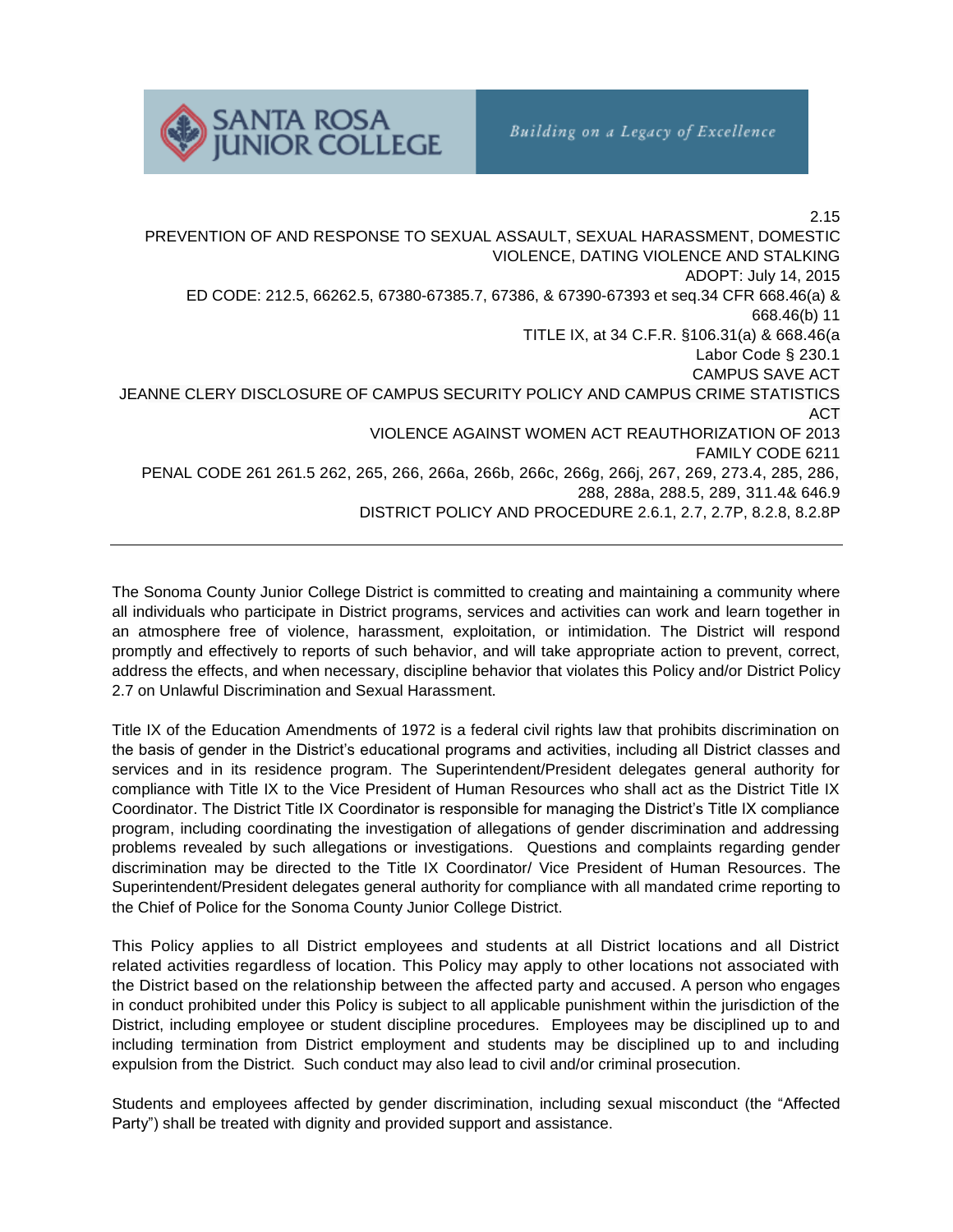# A. DEFINITIONS

Sexual Harassment. Unwelcome sexual advances, requests for sexual favors, and other unwelcome verbal, nonverbal, written, visual or physical conduct of a sexual nature, made by someone from or in the work or educational setting, under any of the following conditions:

- 1. Submission to the conduct is explicitly or implicitly made a term or a condition of an individual's employment, academic status, or progress.
- 2. Submission to, or rejection of, the conduct by the individual is used as the basis of employment or academic decision affecting the individual.
- 3. The conduct has the purpose or effect of having a negative impact upon the individual's work or academic performance or of creating an intimidating, hostile, or offensive work or educational environment.
- 4. Submission to, or rejection of, the conduct by the individual is used as the basis for any decision affecting the individual regarding benefits and services, honors, programs, or activities available at or through the educational institution.

Sexual harassment is sexual in nature or based on sex, gender, gender identity, gender expression, or sex- or gender-stereotyping. Sexual harassment is conduct that explicitly or implicitly affects a person's employment or education or interferes with a person's work or educational performance or creates an environment such that a reasonable person would find the conduct intimidating, hostile, or offensive. Sexual harassment includes sexual assault.

Sexual harassment may include incidents between any members of the District community, including faculty, staff, managers, student employees, students, coaches, interns, and non-student or non-employee participants in District activities (e.g., vendors, contractors and visitors). Sexual harassment may occur in hierarchical relationships, between peers, or between individuals of the same sex or opposite sex. To determine whether the reported conduct constitutes sexual harassment, consideration shall be given to the record of the conduct as a whole and to the totality of the circumstances, including the context in which the conduct occurred.

Affirmative Consent. The District shall apply this affirmative consent standard in any determination of whether consent was given by both parties to sexual activity.

Affirmative Consent is consent that is informed*,* clearly affirmative, unambiguous, and a conscious decision by each participant to engage in mutually agreed-upon sexual activity. Silence or a lack of protest or resistance does not mean consent.

Consent is *voluntary.* It must be given without coercion, force, threats, or intimidation. Consent means positive cooperation in the act or expression of intent to engage in the act pursuant to an exercise of free will. Whether one has taken advantage of a position of influence over another may be a factor in determining consent.

Consent is *revocable.* Consent to some form of sexual activity does not imply consent to other forms of sexual activity. Consent to one act by itself does not constitute consent to another act. Consent to sexual activity on one occasion is not consent to engage in sexual activity on another occasion. A current or previous dating or sexual relationship, by itself, is not sufficient to constitute consent. Even in the context of a relationship, there must be mutual consent to engage in sexual activity.

Consent must be ongoing throughout a sexual encounter and can be revoked at any time. Once consent is withdrawn, the sexual activity must stop immediately.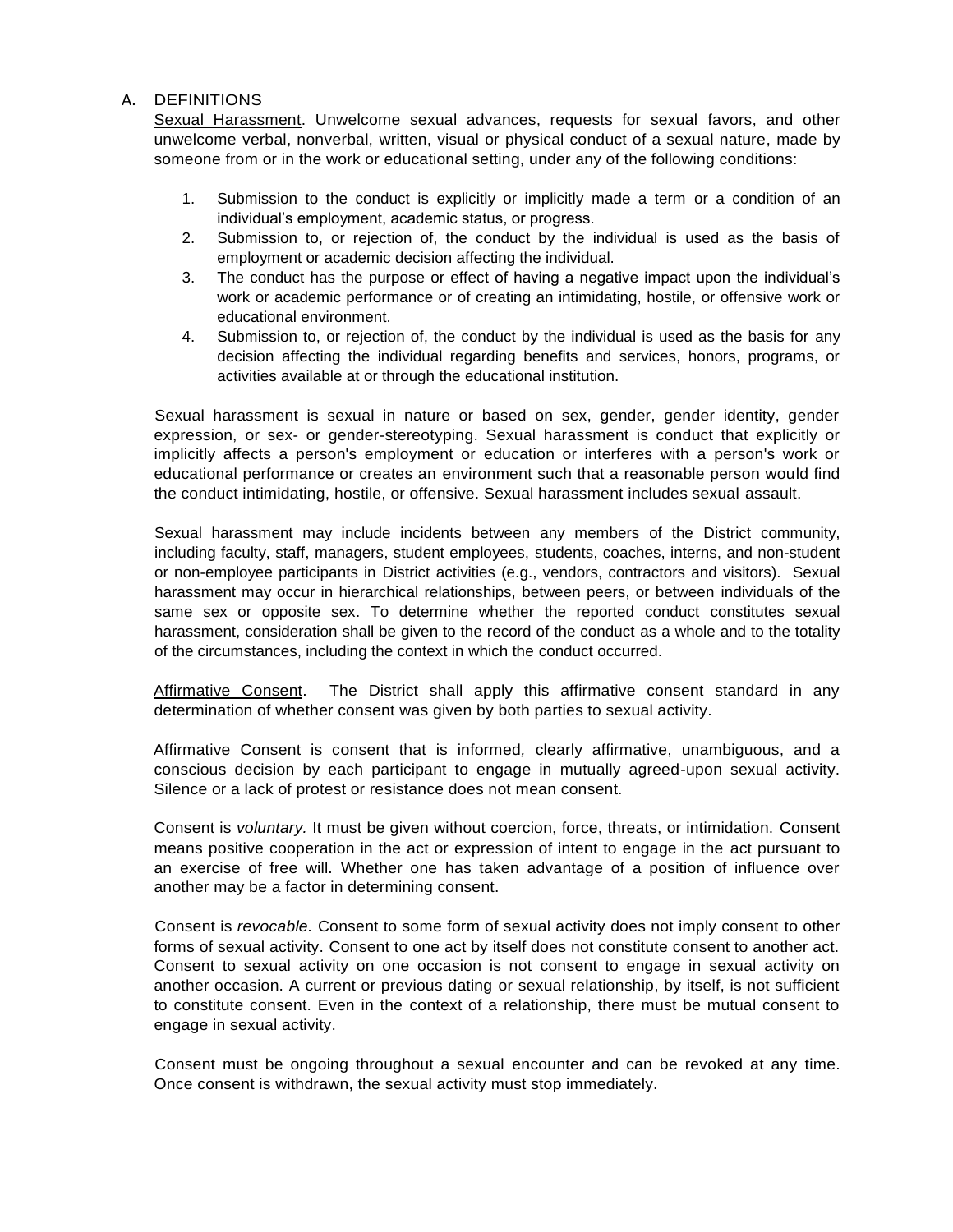Consent cannot be given when a person is *incapacitated.* A person cannot consent if s/he is unconscious or coming in and out of consciousness. A person cannot consent if s/he is under the threat of violence, bodily injury or other forms of coercion. A person cannot consent if his/her understanding of the act is affected by a physical or mental impairment.

If the Affected Party states affirmative consent was not given, it shall not be a valid excuse that the accused believed consent was given to sexual activity under either of the following circumstances: (1) belief the consent arose from the intoxication or recklessness of the Affected Party or (2) the accused did not take reasonable steps at the time of the alleged incident, to determine if the Affected Party affirmatively consented.

Similarly, it shall not be a valid excuse that the accused believed the Affected Party affirmatively consented to sexual activity if the accused knew or should have known that the affirmative consent could not be given because the Affected Party (1) was asleep or unconscious, (2) was incapacitated due to the influence or drugs, alcohol, or medication or could not understand the nature, or extent of the sexual activity, or (3) was unable to communicate due to a mental or physical condition.

For purposes of this *Policy,* the age of consent is consistent with current California Penal Code.

Dating Violence. Abuse committed by a person who is or has been in a social relationship of a romantic or intimate nature with the victim.

Domestic Violence. A felony or misdemeanor crime of violence committed by a spouse or former spouse, cohabitant or former cohabitant of the victim, or someone with whom the accused has a child, has an existing dating or engagement relationship, or has had a former dating or engagement relationship, or abuse perpetrated against any persons described in Family Code section 6211.

Incapacitation. Physical and/or mental inability to make informed, rational judgments. States of incapacitation include, but are not limited to, unconsciousness, sleep, and blackouts. Where alcohol or drugs are involved, incapacitation is defined with respect to how the alcohol or other drugs consumed affects a person's decision-making capacity, awareness of consequences, and ability to make fully informed judgments. If a person is mentally or physically incapacitated so that the person cannot understand the fact, nature or extent of the sexual situation, there is no consent; this includes conditions due to alcohol or drug consumption or being asleep or unconscious. One person or more than one person being intoxicated by drugs or alcohol does not diminish one's responsibility to obtain consent for any sexual activity. The factors to be considered when determining whether consent was given include whether the accused knew, or whether a reasonable person should have known, that the Affected Party was incapacitated.

Sexual Assault. Sexual activity without the consent of the other person or when the other person is unable to consent to the activity. The activity or conduct may include physical force, violence, threat, or intimidation, ignoring the objections of the other person, causing the other person's intoxication or incapacitation through the use of drugs or alcohol, or taking advantage of the other person's incapacitation (including voluntary intoxication). Sexual assault includes, but is not limited to, fondling, rape, forced sodomy, forced oral copulation, rape by a foreign object, sexual battery, incest, statutory rape, or threat of sexual assault.

Sexual Misconduct. Sexual misconduct includes discrimination based on gender, sexual harassment, dating violence, domestic violence, sexual assault, stalking, sexual violence, sexual coercion, and hate crimes based on gender.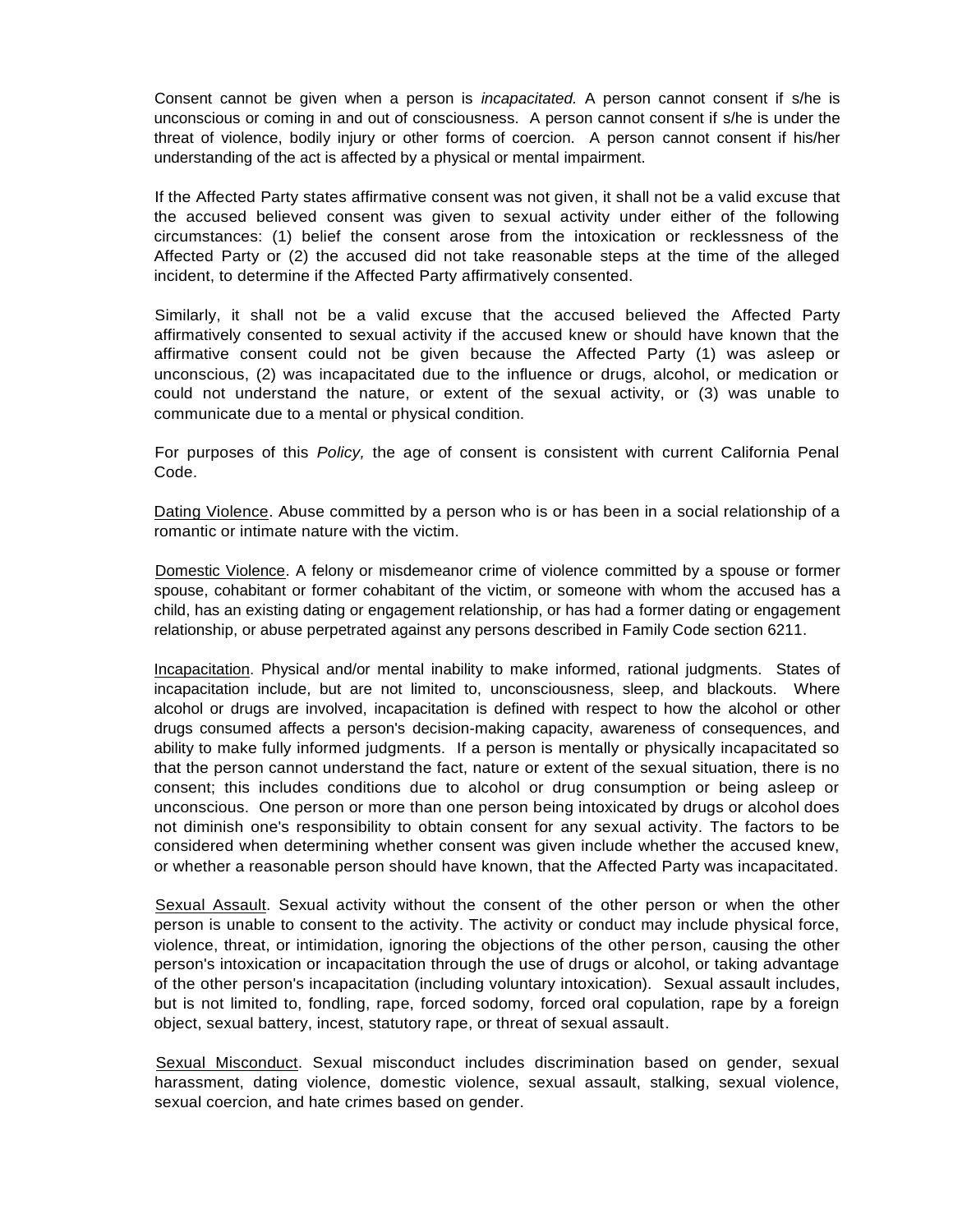Stalking. A course of conduct in which a person repeatedly engages in actions directed at a specific person that places that person in reasonable fear of his or her safety or the safety of others or causes substantial emotional distress. A course of conduct means two or more acts, including, but not limited to acts in which the stalker directly, indirectly, or through third parties by any method, device, or means follows, monitors, observes, surveils, threatens, or communicates to or about a victim, or interferes with the property of the victim.

#### B. PROHIBITED ACTS

This *Policy* prohibits sexual misconduct. Sexual misconduct by an employee is considered to be outside the course and scope of employment and shall be investigated and considered for discipline under applicable District Policy and Procedure. Sexual misconduct by a student is considered a violation of the Student Conduct Code and shall be investigated and considered for discipline under applicable District Policy and Procedure.

# C. CONSENSUAL RELATIONSHIPS

This *Policy* covers unwelcome conduct of a sexual nature. Consensual romantic relationships between members of the District community are subject to applicable District Policy.

While romantic relationships between members of the District community may begin as consensual, they may evolve into situations that lead to charges of sexual misconduct.

### D. RETALIATION

This *Policy* prohibits retaliation against a person who reports sexual harassment, domestic or dating violence, or stalking. Retaliation is prohibited against any person who assists someone with a report of this type of misconduct, or participates in any manner in an investigation or resolution of the misconduct report. Retaliation includes threats, intimidation, reprisals, and/or adverse actions related to employment or education.

#### E. PREVENTION PROGRAMMING, TRAINING AND DISSEMINATION OF POLICY INFORMATION

The District's commitment to providing a working and learning environment free from sexual misconduct includes a multi-faceted approach to preventive education and programming for administrators, faculty, staff and students. This includes the dissemination of information on the dynamics of sexual violence, access to care, victim response, District procedures, and federal/state laws. Educational programming provided includes information on risk reduction, teaches bystander intervention techniques, and addresses the role of consent in sexual relationships. Prevention education and information on this Policy shall be disseminated widely to the District community through publications, websites, new employee orientations, student orientations, and other appropriate channels of communication. In addition, the District will provide annual training to investigators and hearing officers.

### F. FREE SPEECH AND ACADEMIC FREEDOM

As participants in a public community college, the faculty and other academic appointees, staff, and students of Sonoma County Junior College District enjoy free speech protections guaranteed by the First Amendment of the United States Constitution and Article I, Section I of the California Constitution. This *Policy* is intended to protect members of the District community from discrimination, not to regulate protected speech. However, freedom of speech and academic freedom are not limitless and do not protect speech or expressive conduct that violates federal or state anti-discrimination laws.

# G. ENFORCEMENT INFORMATION

Allegations of gender discrimination or sexual misconduct may be filed with the District's Title IX Coordinator. The Office of the Title IX Coordinator is located at 1988 Armory Drive, Santa Rosa, CA 95401 and can be contacted by telephone at (707) 527-4954. The mailing address is 1501 Mendocino Avenue, Santa Rosa, CA 95401.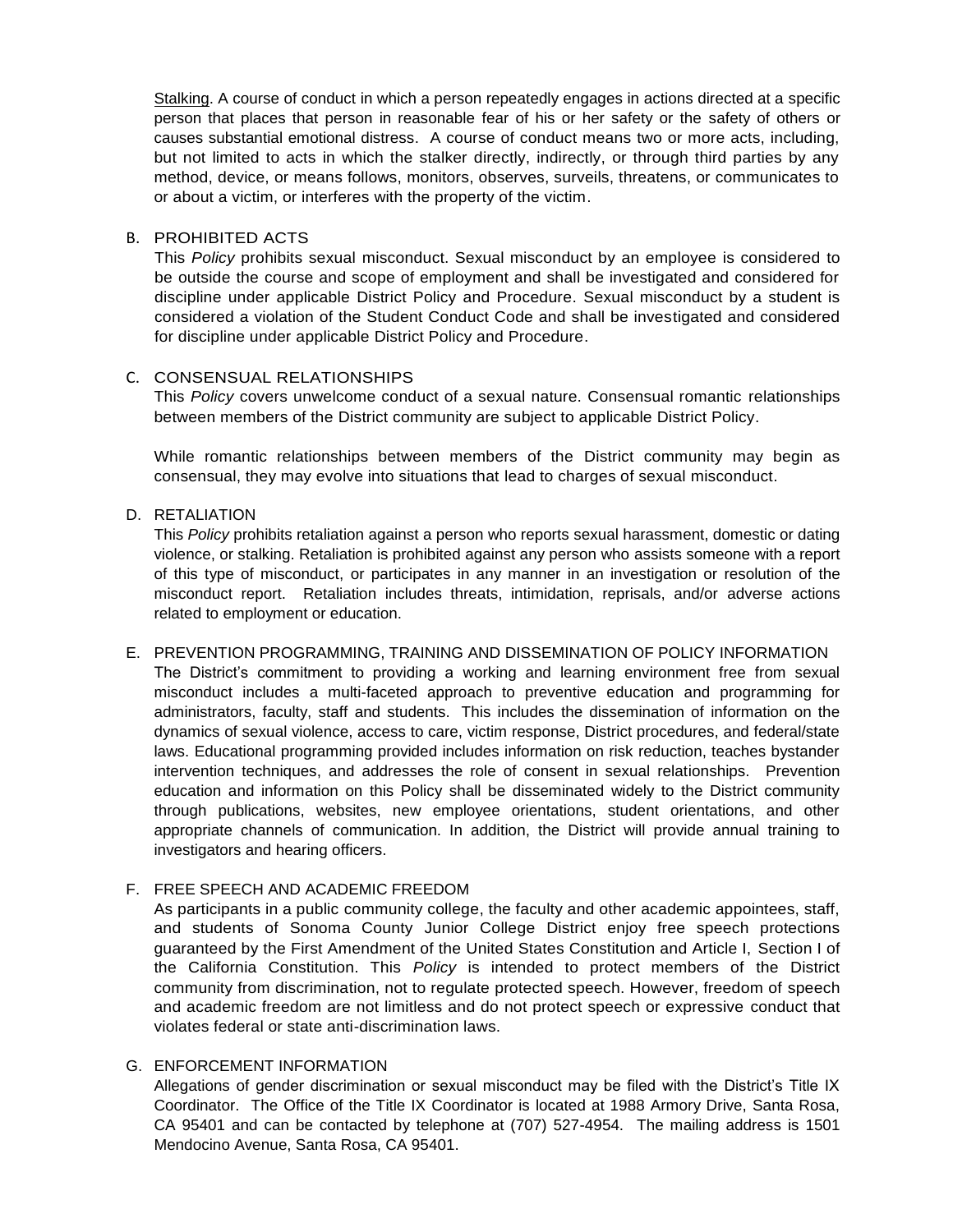Student allegations of gender discrimination may also be filed with the U.S. Department of Education, Office for Civil Rights (OCR) 50 Beale Street, Suite 7200, San Francisco, CA 94105, (415) 486-5555, (www2.ed.gov/ocr) or with the Chancellor of the California Community Colleges at [www.cccco.edu](http://www.cccco.edu/) or Chancellor's Office, California Community Colleges, 1102 Q Street, Suite 4554, Sacramento, CA 95811-6549, Attention: Legal Affairs Division.

Employee allegations of gender discrimination may also be filed with the Equal Employment Opportunities Commission, 350 The Embarcadero, Suite 500, San Francisco, CA 94105 (www.eeoc.gov) or with the California Department of Fair Employment and Housing [\(www.dfeh.gov\)](http://www.dfeh.gov/).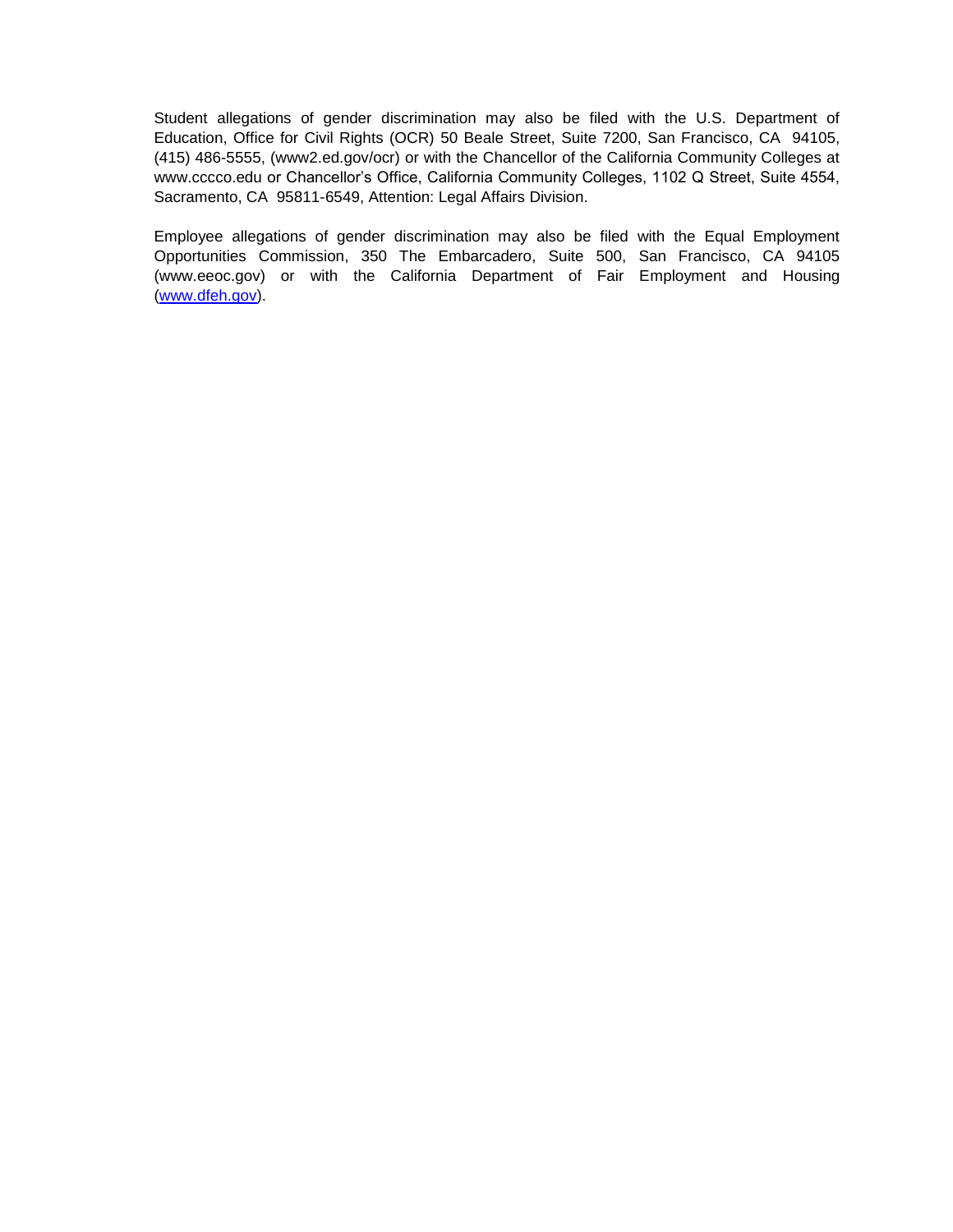

2.15P PREVENTION AND RESPONSE TO SEXUAL ASSAULT, SEXUAL HARASSMENT, DOMESTIC VIOLENCE, DATING VIOLENCE AND STALKING ADOPT: July 14, 2015 ED CODE: 67380-67385.7, 67386 & 67390-67393 et seq 34 CFR 668.46(a) & 668.46(b) 11 TITLE IX, at 34 C.F.R. §106.31(a) CAMPUS SAVE ACT JEANNE CLERY DISCLOSURE OF CAMPUS SECURITY POLICY AND CAMPUS CRIME STATISTICS ACT VIOLENCE AGAINST WOMEN ACT REAUTHORIZATION OF 2013 FAMILY CODE 6211 PENAL CODE 261.5 & 646.9 DISTRICT POLICY AND PROCEDURE 2.6.1, 2.7, 2.7P, 8.2.8, 8.2.8P

The intention of the Prevention and Response to Sexual Assault, Sexual Harassment, Domestic Violence, Dating Violence and Stalking Procedure is to investigate and resolve alleged violations of these offenses.

## A. INTRODUCTION

The Sonoma County Junior College District is committed to creating and maintaining an educational community where all individuals who participate in District programs and activities can work and learn together in an atmosphere free of unlawful discrimination, harassment, exploitation, or intimidation. Board Policy 2.15 prohibits sexual assault, sexual harassment, domestic violence, dating violence, and stalking (collectively referred to herein as "sexual misconduct"). Board Policy 2.7 (Unlawful Discrimination and Sexual Harassment) and Procedure 2.7P (Unlawful Discrimination and Sexual Harassment Complaint Procedures) prohibit unlawful discrimination and sexual harassment. Board Policy and Procedure 8.2.8 and 8.2.8P (Student Conduct and Discipline Due Process) prohibit student conduct that constitutes gender discrimination, sexual harassment, sexual assault and sexual misconduct as defined in Board Policy 2.15.

The District is committed to preventing sexual misconduct from occurring or recurring; to responding to reports or complaints about prohibited sexual misconduct by taking prompt and effective steps to end sexual misconduct; to eliminating hostile educational environments; and to providing remedies if improper conduct is found to have occurred.

## B. REPORTING SEXUAL ASSAULT, SEXUAL HARASSMENT, DOMESTIC AND DATING VIOLENCE, AND STALKING

Any member of the District community may report conduct that may constitute sexual misconduct to any supervisor, manager, or directly to the Title IX Coordinator, or designee. Supervisors and managers are required to promptly forward such reports to the Title IX Coordinator/Vice President of Human Resources or designee. Any manager or supervisor who knew about the incident and failed to report the prohibited act may be subject to disciplinary action. All employees who learn of incidents of sexual misconduct or concerns of sexual misconduct should refer the issue to the Title IX Coordinator and encourage direct reporting to the Title IX Coordinator as well.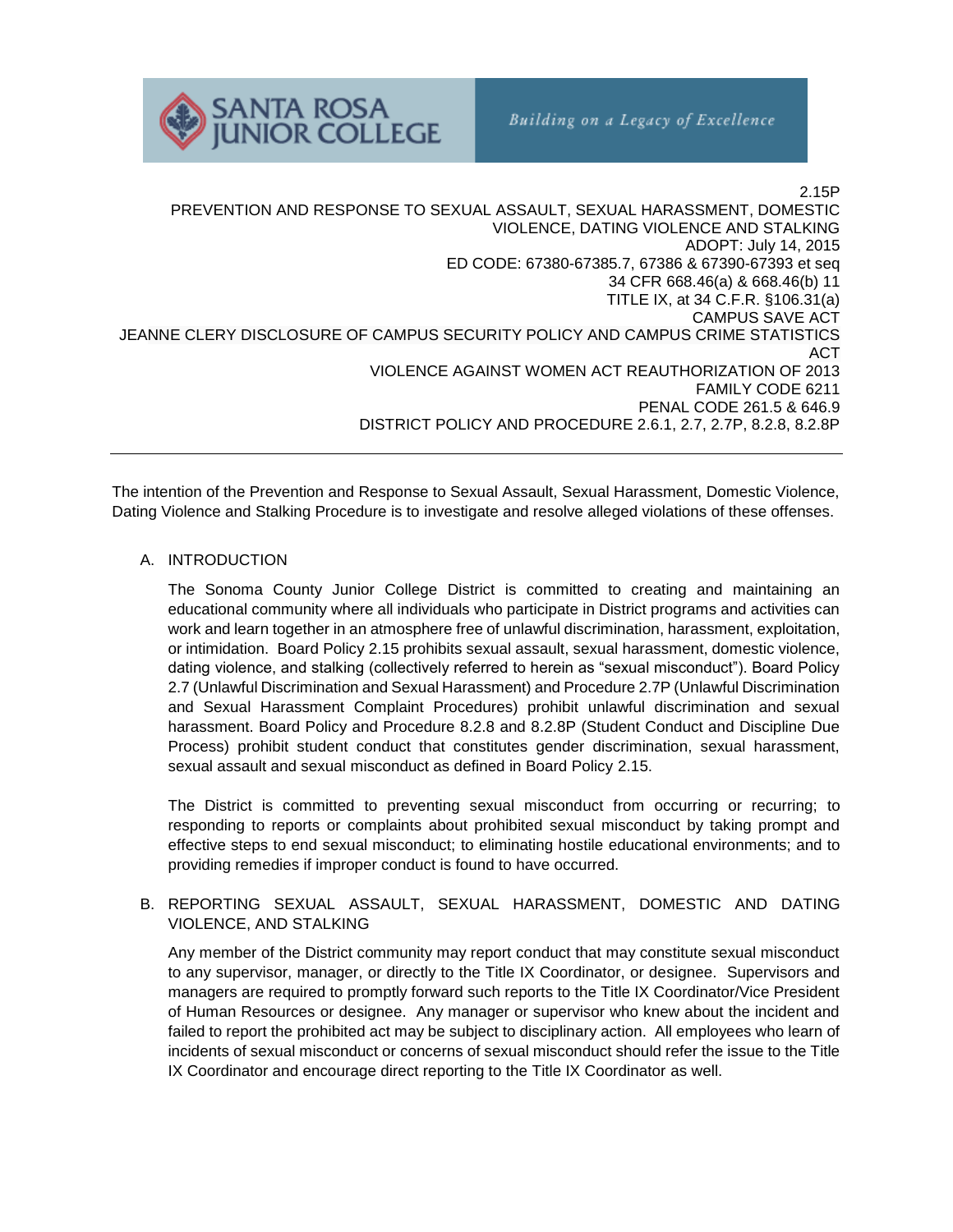### C. CONFIDENTIALITY

Requests regarding the confidentiality of reports of sexual misconduct to non-confidential District resources will be considered in determining an appropriate response. The District preserves individual privacy and the confidentiality of sensitive information to the extent reasonable and appropriate, recognizing that it cannot ensure that reported information can be completely protected from disclosure. If a student or employee affected by sexual misconduct (the "Affected Party") requests that his/her allegations of sexual misconduct be confidential, the District may be limited in its ability to respond to such allegations. In such cases, the District's ability to investigate, to take remedial actions, or to take disciplinary action against an accused student or employee may be impeded. Although the District seriously considers requests for confidentiality, it must consider such requests in light of its obligations to provide a nondiscriminatory environment and District safety concerns.

The Title IX Coordinator, or designee, shall advise Affected Parties about requesting confidentiality from the District and evaluate such requests. The Title IX Coordinator shall ensure that employees who are required to report sexual misconduct are trained in advising Affected Parties about confidential reporting.

The District has identified the confidential resources with which Affected Parties or members of the District community can consult for advice and information regarding making a report of sexual misconduct. These are the professional staff operating under licensure in Student Health Services and Student Psychological Services or other community agencies that have the specialized skills and training to provide resources such as rape crisis centers.

### D. ENCOURAGEMENT OF REPORTING

Students and employees are encouraged to report conduct that they, in good faith, believe constitutes sexual misconduct. To encourage reporting, an Affected Party or witness to alleged sexual misconduct shall not be disciplined for student conduct violations, such as drugs and alcohol, which occurred at or around the time of the reported incidents, unless the District finds the violations egregious, including, but not limited to, an action that places the health or safety of any other person at risk or involves plagiarism, cheating, or academic dishonesty.

## E. RESPONSE TO REPORTS OF SEXUAL ASSAULT, SEXUAL HARASSMENT, DOMESTIC AND DATING VIOLENCE, AND STALKING

The District shall provide prompt and effective response to reports of sexual misconduct which may include early resolution, formal investigation, interim or permanent remedies and/or targeted prevention training or educational programs. The District's response process is intended to provide prompt and equitable means to respond to allegations of unlawful gender discrimination, sexual harassment and assault, and sexual misconduct in accordance with federal and state due process requirements. All procedures, from initial investigation to a final disciplinary result, are intended to be prompt, fair, and impartial.

Allegations of student sexual misconduct are subject to the applicable Student Conduct procedure. Allegations of employee sexual misconduct are subject to the procedure set forth in District Policy, the Education Code, and/or collective bargaining agreements. Allegations or complaints may be filed by the Affected Party or by others on the Affected Party's behalf. If the District receives a credible report of sexual misconduct against a student(s) or employee(s), it will investigate even in the absence of an allegation or complaint from an individual.